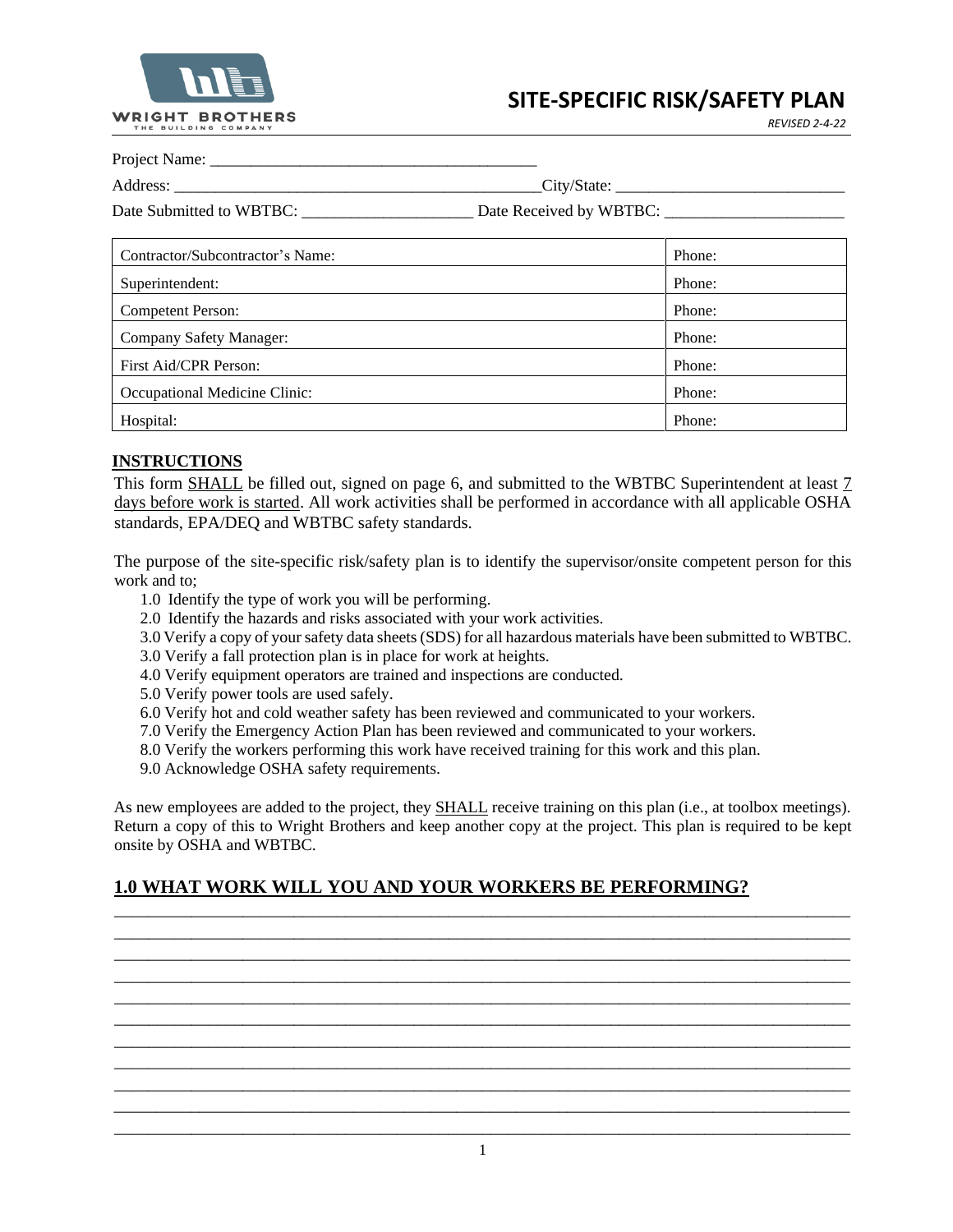## **2.0 HAZARDS**

### 2.1 HOW DOES YOUR COMPANY PERFORM DAILY SAFETY/HAZARD OBSERVATIONS?

❑ We walk the work area each morning before work begins and look for hazards.

❑ We have a daily meeting each morning to discuss the hazards and safety.

## 2.2 HOW DOES YOUR COMPANY DO WEEKLY TOOLBOX MEETINGS WITH WORKERS?

❑ We participate in Wright Brothers weekly toolbox meetings.

❑ We conduct our own weekly toolbox meetings.

#### 2.3 WHAT HAZARDS WILL YOU AND YOUR WORKERS BE EXPOSED TO ON THIS PROJECT?

Please submit an Activity Hazard Analysis (AHA) / Work Activity Safety Plan (WASP) for your work activities.

| <b>OSHA'S Fatal Four Hazards</b><br>The top four hazards that injure and kill construction workers each day in the U.S.A.                                                                                                                                                     |                                                                                                                                                                                                                     |                                                                                                                                                                                                                                                                                        |                                                                                                                                                                                                                      |
|-------------------------------------------------------------------------------------------------------------------------------------------------------------------------------------------------------------------------------------------------------------------------------|---------------------------------------------------------------------------------------------------------------------------------------------------------------------------------------------------------------------|----------------------------------------------------------------------------------------------------------------------------------------------------------------------------------------------------------------------------------------------------------------------------------------|----------------------------------------------------------------------------------------------------------------------------------------------------------------------------------------------------------------------|
|                                                                                                                                                                                                                                                                               |                                                                                                                                                                                                                     |                                                                                                                                                                                                                                                                                        |                                                                                                                                                                                                                      |
| <b>FALLS</b>                                                                                                                                                                                                                                                                  | <b>STRUCK-BY</b>                                                                                                                                                                                                    | <b>ELECTROCUTION</b>                                                                                                                                                                                                                                                                   | <b>CAUGHT-IN BETWEEN</b>                                                                                                                                                                                             |
| $\square$ working at elevated<br>surface/roofs<br>$\Box$ floor/roof holes<br>$\Box$ ladders and stairs<br>$\Box$ boom lifts<br>$\Box$ scissor lifts<br>$\Box$ scaffolding<br>$\Box$ slips, trips at same level<br>$\Box$ other                                                | $\Box$ traffic control plan reviewed<br>$\Box$ vehicles/heavy equipment traffic<br>$\Box$ crane lift activity<br>$\Box$ falling objects<br>$\square$ working above other workers<br>$\Box$ grinding<br>$\Box$ other | $\Box$ overhead power lines<br>$\Box$ lock out-tag out procedures<br>$\Box$ electrical cords<br>$\Box$ electrical panels closed/installed<br>$\Box$ electrical panel knock outs<br>$\Box$ generators<br>$\Box$ working in wet areas/rain<br>$\Box$ energized equipment<br>$\Box$ other | $\Box$ trench and excavations shoring<br>$\Box$ machinery moving parts<br>Vehicles & heavy equipment<br>$\Box$ lock out-tag out procedures<br>$\Box$ working in a tight area<br>$\Box$ parts of body in line of fire |
| Excavation/Underground Utility Work: □ Utilities required to be located and marked every 14 days. □Emergency Plan in place.<br>$\Box$ Daily excavation inspections at 5 feet and deeper $\Box$ Cave in protection/sloping $\Box$ Spoils 2' from edge                          |                                                                                                                                                                                                                     |                                                                                                                                                                                                                                                                                        |                                                                                                                                                                                                                      |
| <b>Concrete Work:</b><br>$\Box$ Impalement (form stakes/rebar) $\Box$ Concrete burns/eye injuries $\Box$ Placing Concrete $\Box$ Gasoline for equipment                                                                                                                       |                                                                                                                                                                                                                     |                                                                                                                                                                                                                                                                                        |                                                                                                                                                                                                                      |
| <b>Crane Activity:</b><br>$\Box$ Setting trusses $\Box$ Lifting equipment $\Box$ Setting trusses $\Box$ A pick plan is required for all crane activity                                                                                                                        |                                                                                                                                                                                                                     |                                                                                                                                                                                                                                                                                        |                                                                                                                                                                                                                      |
| <b>Confined Space Entry:</b><br>$\Box$ Entering underground vault tank or manhole $\Box$ Entering above ground vault, tank, or manhole.                                                                                                                                       |                                                                                                                                                                                                                     |                                                                                                                                                                                                                                                                                        |                                                                                                                                                                                                                      |
| <b>Traffic Control:</b><br>$\Box$ Traffic control required for your activity $\Box$ Traffic control signs in place                                                                                                                                                            |                                                                                                                                                                                                                     |                                                                                                                                                                                                                                                                                        |                                                                                                                                                                                                                      |
| <b>Demolition &amp; Renovation Work.</b> Check all that apply: $\Box$ Drywall $\Box$ Drywall joint compound $\Box$ Floor tiles $\Box$ Floor tile adhesives<br>□ Stucco □Brick □Mortar □Roof materials □Ceiling tiles □Ductwork □Insulation □Pipe insulation □Other materials: |                                                                                                                                                                                                                     |                                                                                                                                                                                                                                                                                        |                                                                                                                                                                                                                      |
| Have these materials been tested for Asbestos & Lead? $\Box$ Yes $\Box$ No If no, explain why?<br>If yes, explain by who:                                                                                                                                                     |                                                                                                                                                                                                                     |                                                                                                                                                                                                                                                                                        |                                                                                                                                                                                                                      |
| Will you be removing any load-bearing walls? TYes TNo Has 10-day NOI been sent to EPA before work starts?                                                                                                                                                                     |                                                                                                                                                                                                                     |                                                                                                                                                                                                                                                                                        |                                                                                                                                                                                                                      |

## 2.4 HAVE YOUR WORKERS RECEIVED SAFETY TRAINING FOR THEIR WORK ACTIVITIES?  $\Box$  Yes  $\Box$  No If no, please explain why?  $\Box$

# 2.5 HAVE YOU SUBMITTED YOUR SAFETY DATA SHEETS (SDS) TO WRIGHT BROTHERS?

\_\_\_\_\_\_\_\_\_\_\_\_\_\_\_\_\_\_\_\_\_\_\_\_\_\_\_\_\_\_\_\_\_\_\_\_\_\_\_\_\_\_\_\_\_\_\_\_\_\_\_\_\_\_\_\_\_\_\_\_\_\_\_\_\_\_\_\_\_\_\_\_\_\_\_\_\_\_\_\_\_\_\_\_\_\_\_\_\_\_\_\_\_\_\_\_ \_\_\_\_\_\_\_\_\_\_\_\_\_\_\_\_\_\_\_\_\_\_\_\_\_\_\_\_\_\_\_\_\_\_\_\_\_\_\_\_\_\_\_\_\_\_\_\_\_\_\_\_\_\_\_\_\_\_\_\_\_\_\_\_\_\_\_\_\_\_\_\_\_\_\_\_\_\_\_\_\_\_\_\_\_\_\_\_\_\_\_\_\_\_\_\_

 $\Box$  Yes  $\Box$  No If no, please explain why  $\Box$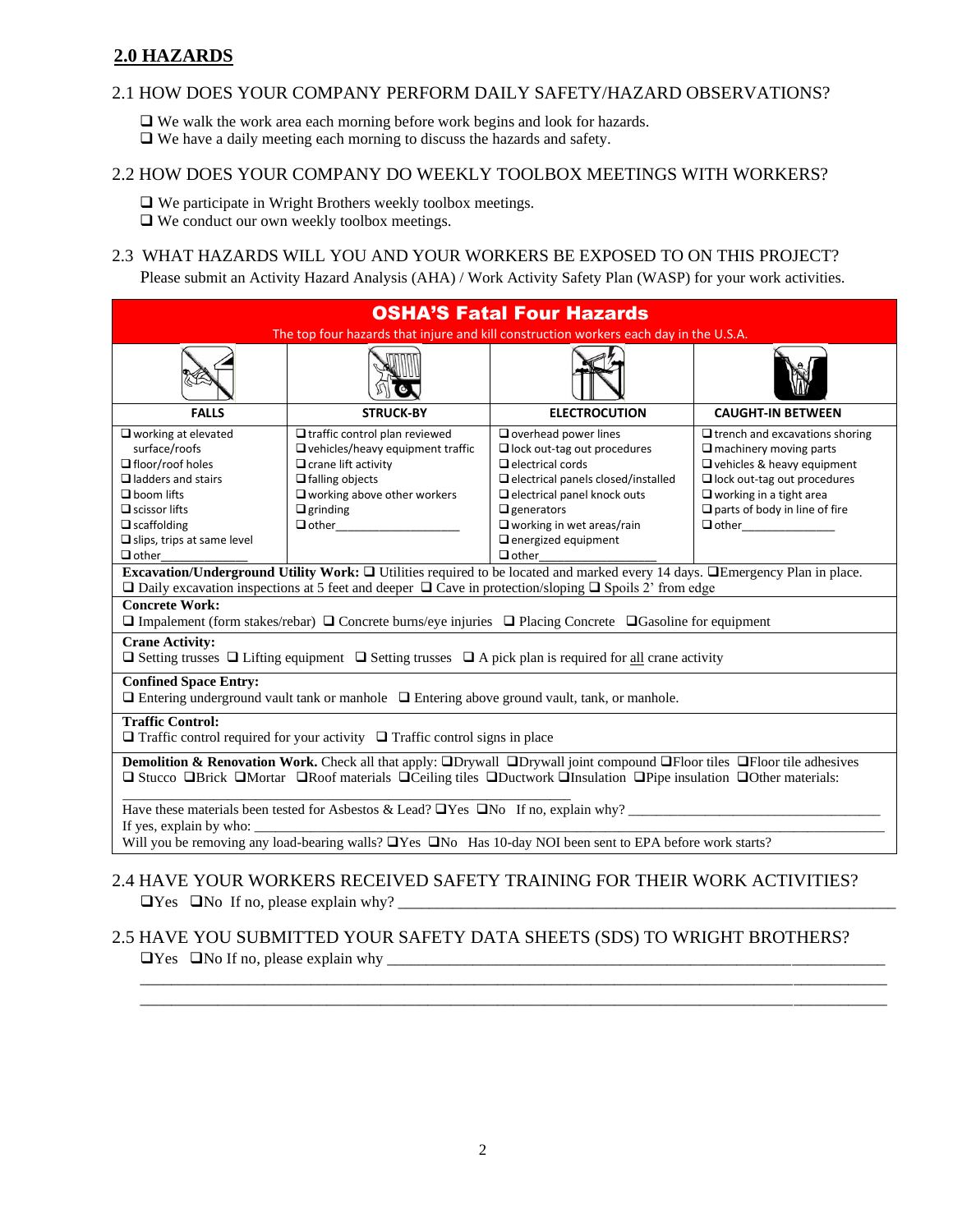## **3.0 FALL PROTECTION PLAN**

## 3.1 WILL YOUR WORKERS BE EXPOSED TO FALL HAZARDS?

 $\Box$  Yes  $\Box$  No If yes, please complete the following sections 3.2 thru 3.7.

### 3.2 WHAT TYPE OF FALL HAZARDS WILL YOUR WORKERS BE EXPOSED TO?

| $\Box$ Working at elevated surface/roofs | $\Box$ Work from boom lifts (MEWP)    | $\Box$ Placing trusses/Crane activity |
|------------------------------------------|---------------------------------------|---------------------------------------|
| $\Box$ Floor openings/elevator shafts    | $\Box$ Work from scissor lifts (MEWP) | $\Box$ Form work/walls                |
| $\Box$ Ladders and stairs                | $\Box$ Work from scaffolding          | $\Box$ Roofing                        |
| $\Box$ Slips, trips, and Falls           |                                       | $\Box$ Other                          |

## 3.3 WHAT METHOD OF FALL PROTECTION WILL YOU USE?

| Engineered                    | Administrative      | Personal Protective Equipment                |
|-------------------------------|---------------------|----------------------------------------------|
| $\Box$ Guardrail              | $\Box$ Training     | $\Box$ Full body harness                     |
| □ Safety Cable with red flags | $\Box$ Inspections  | $\Box$ Self-Retractable Lanyard              |
| $\Box$ Safety Net             | $\Box$ Warning Line | $\Box$ Self-Tractable Lanyard (leading edge) |
| □ Floor Opening Covers        | $\Box$ Danger Tape  | $\Box$ Shock Lanyard                         |
| $\Box$ Floor Hole Covers      | $\Box$ Spotter      | $\Box$ Fall Restraint                        |
|                               |                     | $\Box$ Rope Grab                             |

\_\_\_\_\_\_\_\_\_\_\_\_\_\_\_\_\_\_\_\_\_\_\_\_\_\_\_\_\_\_\_\_\_\_\_\_\_\_\_\_\_\_\_\_\_\_\_\_\_\_\_\_\_\_\_\_\_\_\_\_\_\_\_\_\_\_\_\_\_\_\_\_\_\_\_\_\_\_\_\_\_\_\_\_\_\_\_

\_\_\_\_\_\_\_\_\_\_\_\_\_\_\_\_\_\_\_\_\_\_\_\_\_\_\_\_\_\_\_\_\_\_\_\_\_\_\_\_\_\_\_\_\_\_\_\_\_\_\_\_\_\_\_\_\_\_\_\_\_\_\_\_\_\_\_\_\_\_\_\_\_\_\_\_\_\_\_\_\_\_\_\_\_\_\_ \_\_\_\_\_\_\_\_\_\_\_\_\_\_\_\_\_\_\_\_\_\_\_\_\_\_\_\_\_\_\_\_\_\_\_\_\_\_\_\_\_\_\_\_\_\_\_\_\_\_\_\_\_\_\_\_\_\_\_\_\_\_\_\_\_\_\_\_\_\_\_\_\_\_\_\_\_\_\_\_\_\_\_\_\_\_\_

Other methods:

## 3.4 LIST DETAILS OF YOUR FALL PROTECTION PLAN. WHAT WILL BE YOUR 5,000 POUND ANCHORAGE POINT, CAPACITY, ETC.?

❑ Beam Clamp/Wrap ❑Floor strap ❑Roof strap ❑Roof anchor post ❑Choker cable ❑ Static Line Bolt hole anchor

- ❑ The manufacturer's recommended procedures for fall protection use will be adhered to at all times.
- ❑ A visual inspection of all fall protection safety equipment will be done daily before each use.
- $\Box$  Any defective equipment will be tagged and removed from service immediately.

### 3.5 WHAT IS YOUR FALL RESCUE PLAN?

- ❑ We will use available equipment to rescue a fallen worker (boomlift, scissor lift, forklift).
- ❑ We will conduct fall rescue training for our workers when we arrive at the project.
- ❑ We will coordinate our rescue plan with the Wright Brothers Superintendent.

#### 3.6 HAVE YOUR WORKERS RECEIVED TRAINING FOR FALL PROTECTION AND RESCUE?  $\Box$  Yes  $\Box$  No If no, explain why?

 $\_$  ,  $\_$  ,  $\_$  ,  $\_$  ,  $\_$  ,  $\_$  ,  $\_$  ,  $\_$  ,  $\_$  ,  $\_$  ,  $\_$  ,  $\_$  ,  $\_$  ,  $\_$  ,  $\_$  ,  $\_$  ,  $\_$  ,  $\_$  ,  $\_$  ,  $\_$  ,  $\_$  ,  $\_$  ,  $\_$  ,  $\_$  ,  $\_$  ,  $\_$  ,  $\_$  ,  $\_$  ,  $\_$  ,  $\_$  ,  $\_$  ,  $\_$  ,  $\_$  ,  $\_$  ,  $\_$  ,  $\_$  ,  $\_$  , \_\_\_\_\_\_\_\_\_\_\_\_\_\_\_\_\_\_\_\_\_\_\_\_\_\_\_\_\_\_\_\_\_\_\_\_\_\_\_\_\_\_\_\_\_\_\_\_\_\_\_\_\_\_\_\_\_\_\_\_\_\_\_\_\_\_\_\_\_\_\_\_\_\_\_\_\_\_\_\_\_\_\_\_\_\_\_\_\_\_\_

#### 3.7 LADDERS

What type of ladders will you use?

- ❑A frame ladder ❑Extension ladder ❑ Other \_\_\_\_\_\_\_\_\_\_\_\_\_\_\_\_\_\_\_\_\_\_\_
- ❑ We visually inspect ladder before each use.
- ❑ If a ladder is damaged, we will not use it.
- ❑ Ladders will be used as per the manufacturer's instructions.
- ❑ Our worker are trained on ladder safety.
- $\Box$  A frame ladders no stepping on or above second step from top. Do not climb when leaned against wall.
- ❑ Extension ladders set up 4:1 ratio, secure top and bottom, top set at 3 feet or 3 rungs above upper deck.
- ❑ We do not climb ladders with tools or other items in hand. Use a rope and bucket to raise items.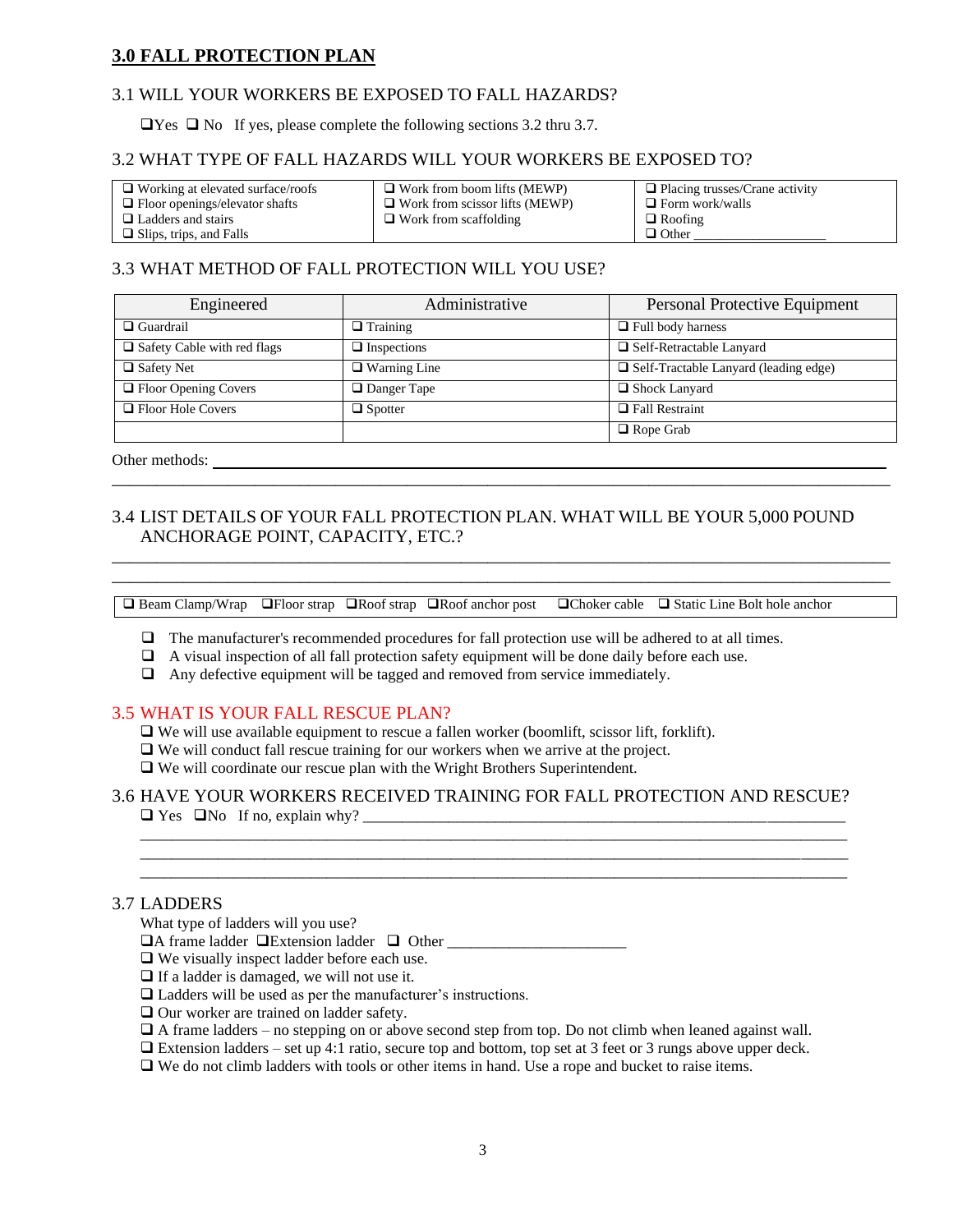## **4.0 EQUIPMENT OPERATORS**

## 4.1 WILL YOUR COMPANY BE OPERATING A FORKLIFT, AERIAL WORK PLATFORM, SCISSOR LIFT, SKIDSTEER, EXCAVATOR, FRONT END LOADER OR OTHER EQUIPMENT?

❑Yes ❑No If yes, please provide the name and proof of certification for each operator

|               | Name | Type of equipment trained on | Date of Training |
|---------------|------|------------------------------|------------------|
| . .           |      |                              |                  |
| <u>.</u>      |      |                              |                  |
| $\sim$<br>. ب |      |                              |                  |
| 4.            |      |                              |                  |
| J.            |      |                              |                  |

# 4.2 HOW DOES YOUR COMPANY PERFORM DAILY EQUIPMENT INSPECTIONS?

❑ We conduct a visual inspection each day before use.

❑ We document our inspections each day/week.

## **5.0 POWER TOOLS**

## 5.1 HOW DOES YOUR COMPANY MANAGE POWER TOOL SAFETY

 $\Box$  We conduct power tool safety training/toolbox meetings

- ❑ We keep guards in place.
- ❑ We inspect cords for good condition.
- ❑ We wear eye protection.

## **6.0 HEAT AND COLD ILLNESS PREVENTION**

## 6.1 HOW WILL YOUR WORKERS BE PROTECTED FROM HEAT AND COLD ILLNESS?

#### Hot Weather

❑Monitor the weather report ❑Drinking Water ❑Rest in shade ❑Frequent Breaks ❑Acclimation ❑Toolbox meetings on heat illness

Cold Weather

❑Monitor the weather report ❑Wear warm clothing ❑Toolbox meetings on cold illness

## 6.2 WHO PROVIDES DRINKING WATER FOR YOUR WORKERS?

❑The company provides water ❑Workers provide their own water ❑Both

# **7.0 EMERGENCY ACTION PLAN (EAP)**

- **1. When the emergency alert signal is activated, all workers shall stop work and go to the assembly area for roll call. The emergency signal may be shouting, whistle, air horn, car horn or other device to get the workers attention.**
- 2. **In the event of a life-threatening emergency or fire, call 911 immediately**, **and notify the Wright Brothers Superintendent.**
- 3. A person should be sent to the street to meet emergency response vehicles.
- 4. Assess the scene of incident before entering. If area is safe for entry, enter with caution.
- 5. The rescue and safe removal of an injured person will take priority over all other activities.
- 6. A trained person should perform First Aid/CPR (use personal protective equipment and First Aid kit).
- 7. Rescue equipment may include: first aid kit, boom lift, forklift, basket/stretcher, and ladders.
- 8. The removal of persons with suspected neck and spinal injuries will NOT be attempted unless keeping the person in place creates a greater hazard.

| Our First Aid/CPR trained person is: | Cell Phone:                                                                                |
|--------------------------------------|--------------------------------------------------------------------------------------------|
| $\Box$ $\bm{v}$ $\Box \bm{v}$        | Have you provided a copy of your First Aid/CPR card to the Wright Brothers Superintendent? |

❑ Yes ❑No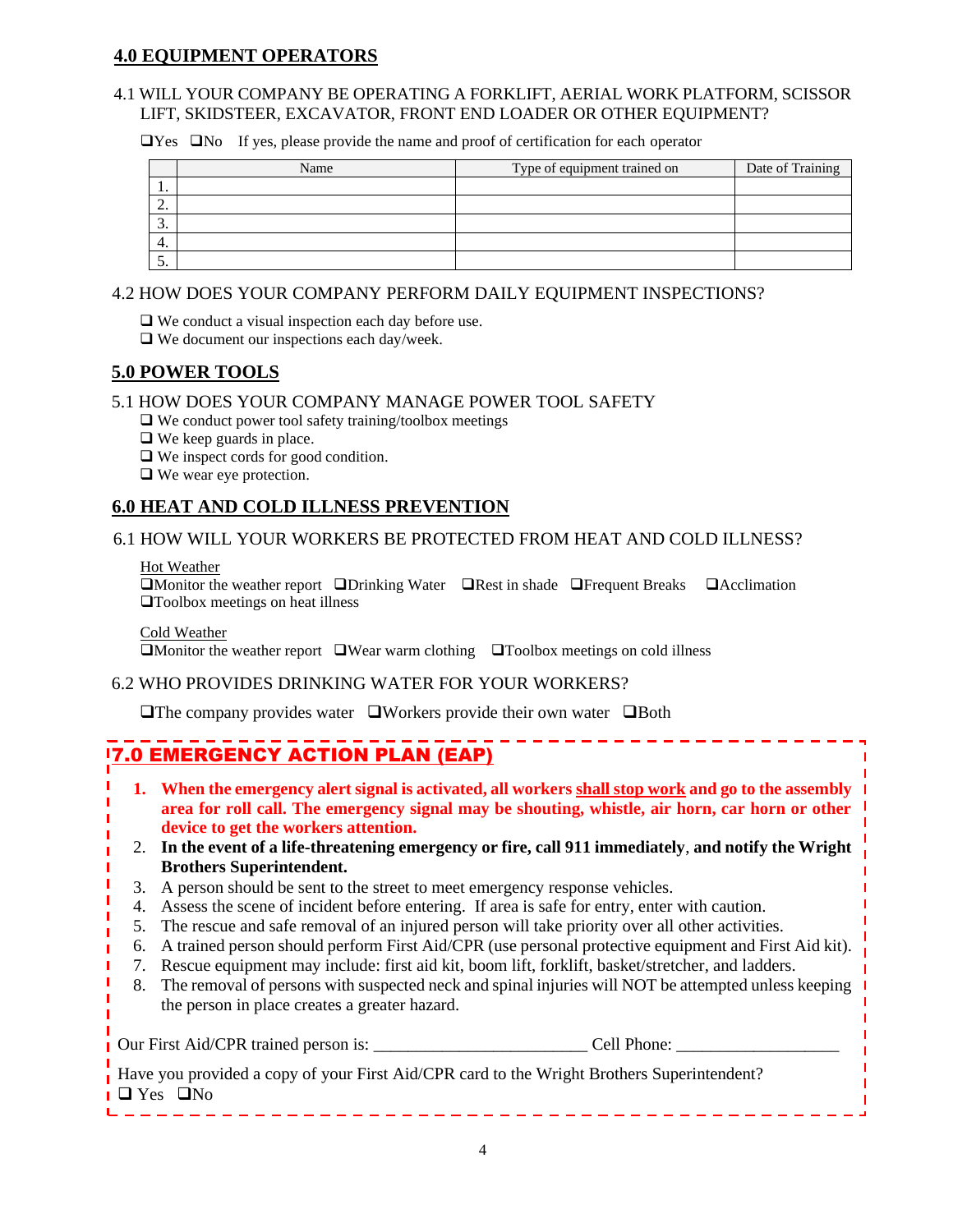# **8.0 ACKNOWLEDGEMENT OF WORKERS TRAINED ON THIS SITE SAFETY PLAN.**

The following workers have been trained on this Site-Specific Risk/Safety plan and the hazards associated with their work activities.

|                   | Date | Print Name (Clearly) | Signature |
|-------------------|------|----------------------|-----------|
| $1. \,$           |      |                      |           |
| 2.                |      |                      |           |
| 3.                |      |                      |           |
| 4.                |      |                      |           |
| 5.                |      |                      |           |
| 6.                |      |                      |           |
| 7.                |      |                      |           |
| 8.                |      |                      |           |
| 9.                |      |                      |           |
| 10.               |      |                      |           |
| $11. \,$          |      |                      |           |
| $\overline{12}$ . |      |                      |           |
| 13.               |      |                      |           |
| 14.               |      |                      |           |
| $\overline{15}$ . |      |                      |           |
| 18.               |      |                      |           |
| 19.               |      |                      |           |
| 20.               |      |                      |           |

Please print and sign to indicate you have received training on this safety plan.